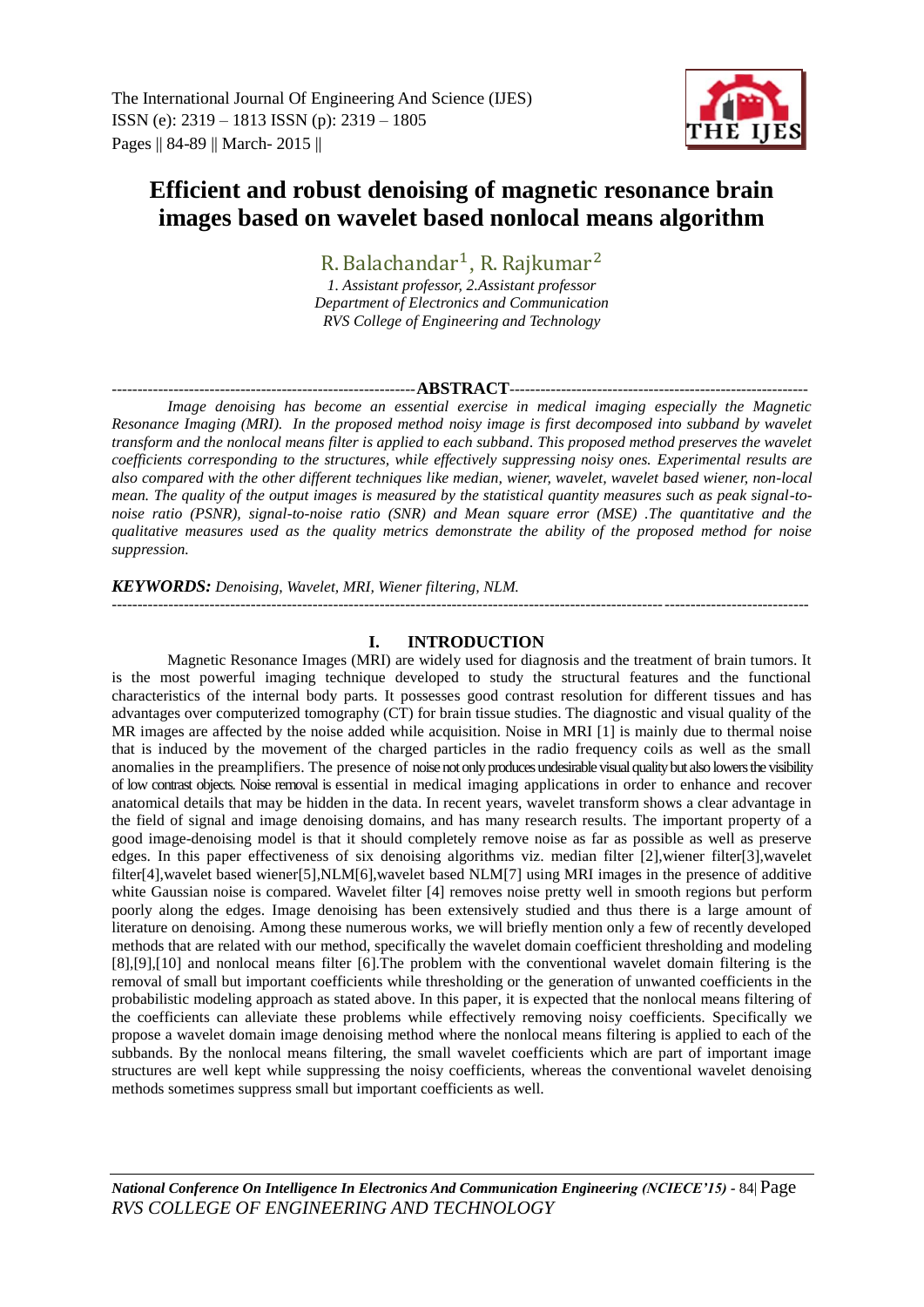## **II. DENOISING OF MR IMAGES**

Image denoising is a common pre-processing step in many Magnetic Resonance (MR) image processing and analysis tasks, the goal of denoising is to remove the noise, which may corrupt an image during its acquisition or transmission, while retaining its quality .Noise in MR images obeys a Rician distribution [1]. In contrast to Gaussian additive noise, Rician noise is signal dependent and is therefore more difficult to separate from the signal. For low SNR, the Rician distribution tends to the Rayleigh distribution. For high SNR the Rician distribution tends to the Gaussian distribution. In practice, the Rician distribution can be well approximated by a Gaussian one for SNR values. The performance measures for denoising schemes are expressed as follows.

$$
MSE = \frac{1}{mn} \sum_{i=0}^{m-1} \sum_{j=0}^{n-1} [I(i,j) - K(i,j)]^2
$$
 (1)

$$
PSNR_{dB} = 10 \log_{10} \left( \frac{MAX^2}{MSE} \right) \tag{2}
$$

# **III. D E-NOISING ALGORITHMS**

In this section, we explain the basic principles of denoising algorithms such as median, wiener, Wavelet, wavelet based wiener and Non- Local Means used in our paper.

#### *A. Median filter*

The median filter is a popular nonlinear digital filtering technique, often used to remove noise. Such noise reduction is a typical pre-processing step to improve the results of later processing (for example, edge detection on an image). Median filtering is very widely used in digital image processing because under certain conditions, it preserves edges while removing noise [2]. Sometimes known as a rank filter, this spatial filter suppresses isolated noise by replacing each pixel's intensity by the median of the intensities of the pixels in its neighbourhood. It is widely used in de-noising and image smoothing applications. Median filters exhibit edgepreserving characteristics (Linear methods such as average filtering tends to blur edges), which is very desirable for many image processing applications as edges contain important information for segmenting, labelling and preserving detail in images. This filter may be represented by Equation.

$$
G(u,v)=median{I(x,y),(x,y)\in wF}
$$
 (3)  
Where

 $wF = w x w$  Filter window with pixel (u, v) as its middle.

It often fails to perform well as linear filters in providing sufficient smoothing of non impulsive noise components such as additive Gaussian noise. One of the main disadvantages of the basic median filter is that it is location-invariant in nature, and thus also tends to alter the pixels not disturbed by noise.

## *B. Wiener filter*

Wiener filters are a class of optimum linear filters which involve linear estimation of a desired signal sequence from another related sequence. It is not an adaptive filter. The wiener filter's main purpose is to reduce the amount of noise present in a image by comparison with an estimation of the desired noiseless image. The Wiener filter may also be used for smoothing. This filter is the mean squares error-optimal stationary linear filter for images degraded by additive noise and blurring. It is usually applied in the frequency domain (by taking the Fourier transform) [3], due to linear motion or unfocussed optics Wiener filter is the most important technique for removal of blur in images. From a signal processing standpoint. Each pixel in a digital representation of the photograph should represent the intensity of a single stationary point in front of the camera. Unfortunately, if the shutter speed is too slow and the camera is in motion, a given pixel will be an amalgram of intensities from points along the line of the camera's motion. The goal of the Wiener filter is to filter out noise that has corrupted a signal. It is based on a statistical approach. Typical filters are designed for a desired frequency response. The Wiener filter approaches filtering from a different angle. One is assumed to have knowledge of the spectral properties of the original signal and the noise, and one seeks the LTI filter whose output would come as close to the original signal as possible. Wiener filters are characterized by the following:

- 1. Assumption: signal and (additive) noise are stationary linear random processes with known spectral characteristics.
- 2. Requirement: the filter must be physically realizable, i.e. causal (this requirement Can be dropped, resulting in a non-causal solution).
- 3. Performance criteria: minimum mean-square error. Wiener Filter in the Fourier Domain as in Eq (4).

*National Conference On Intelligence In Electronics And Communication Engineering (NCIECE'15) -* 85| Page *RVS COLLEGE OF ENGINEERING AND TECHNOLOGY*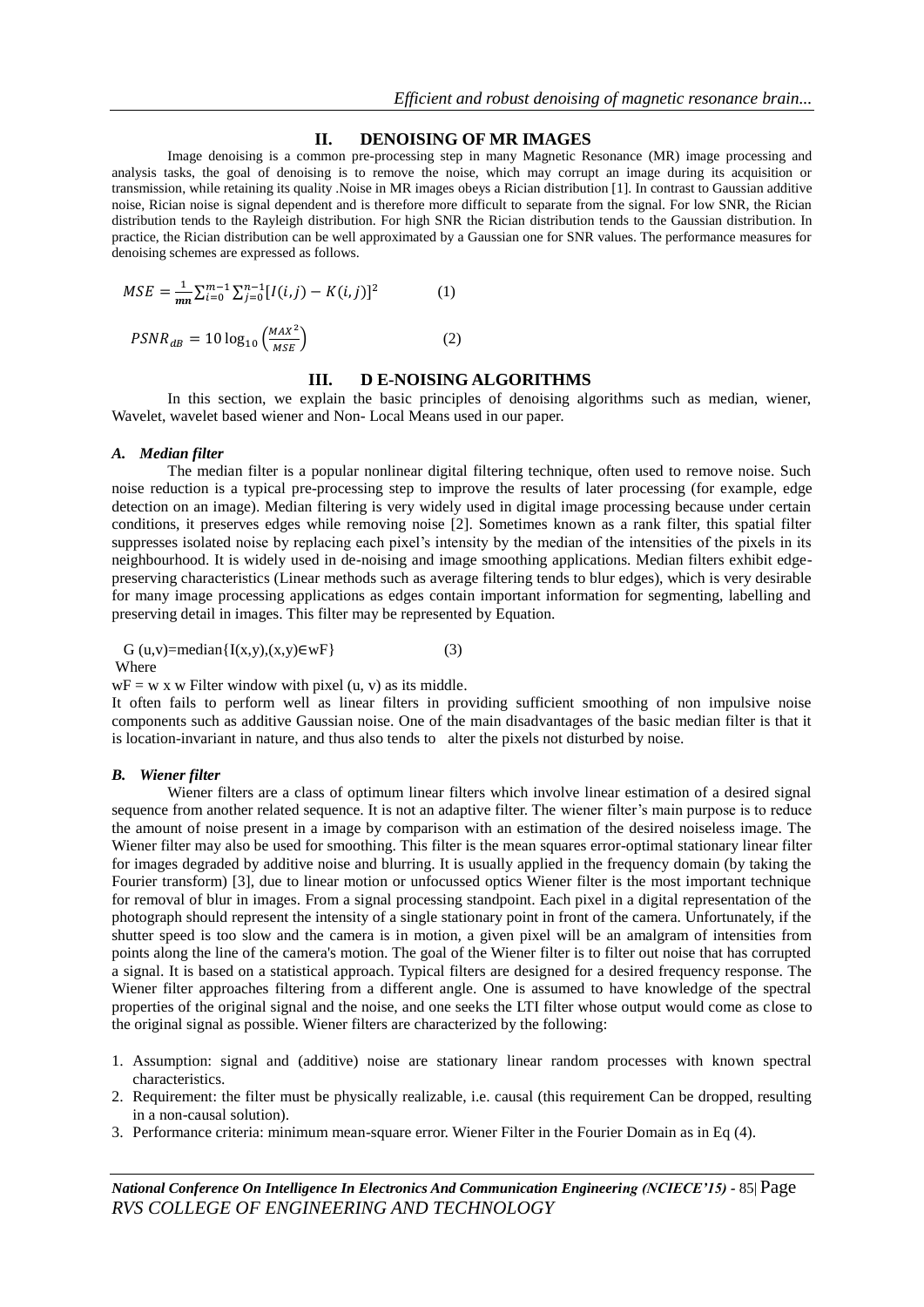$$
G (u, v) = \frac{H^{*}(u,v)P_{S}(u,v)}{|H(u,v)|^{2}P_{S}(u,v) + P_{n}(u,v)}
$$
(4)

Where

 $H (u, v) =$  Fourier transform of the point spread function

Ps  $(u, v)$  = Power spectrum of the signal process, obtained by taking the Fourier transform of the signal autocorrelation

Pn  $(u, v)$  = Power spectrum of the noise process, obtained by taking the Fourier transform of the noise autocorrelation

It should be noted that there are some known limitations to Wiener filters. They are able to suppress frequency components that have been degraded by noise but do not reconstruct them. Wiener filters are also unable to undo blurring caused by band limiting of H (u, v), which is a phenomenon in real-world imaging systems.

#### *C. Wavelet filter*

Wavelet transform shows a clear advantage in the field of signal and image denoising domains, and has many research results [4]. The classical wavelet-based denoising method is proposed by Donoho et al. Steps for implementing denoising using wavelet based soft thresholding technique are as follows:

• Calculate two-level *Daubechies* wavelet transform of the noisy image

• Modify the noisy wavelet coefficients according to soft thresholding rule

Where Donoho threshold also called Universal threshold given by:

$$
t_u = \hat{\sigma} \sqrt{2 \log(n)} \tag{5}
$$

where n is the number of wavelet coefficients, and  $\hat{\sigma} = \frac{M}{\gamma}$  $\frac{m}{6.6745}$  is the estimates of the noise standard deviation. MAD denotes the Median Absolute Deviation of the wavelet coefficients in the finest resolution level. The wavelet coefficients  $w_{j,k}$  above the universal threshold are updated by soft thresholding: sgn  $(w_{j,k})$  $(|w_{j,k}-$ ) in practical applications, the variance of the noise is estimated by dividing the *MAD* by 0.6745.

• Compute the inverse *Daubechies* wavelet transform using modified coefficients and then get denoised image.

#### *D. Non-local Means Filter*

The non-local means algorithm does not make the same assumptions about the image as other methods. Instead it assumes the image contains an extensive amount of self-similarity. The self-similarity assumption can be exploited to denoise an image. Pixels with similar neighborhoods can be used to determine the denoised value of a pixel.

Each pixel *p* of the non-local means denoised image is computed With the following formula:

$$
NL(V)(p) = \sum_{q \in V} (p, q)V(q)
$$
 (6)

Where *V* is the noisy image, and weights  $w(p,q)$  meet the following conditions  $0 \leq w$  (p, q)  $\leq 1$  and  $\sum w(p, q) = 1$ . Each pixel is a weighted average of all the pixels in the image. The weights are based on the similarity between the neighbourhoods of pixels  $p$  and  $q$ . If  $w(p,q1)$  is much greater than  $w(p,q2)$  because pixels *p* and *q1* have similar neighbourhoods and pixels *p* and *q2* do not have similar neighbourhoods. In order to compute the similarity, a neighbourhood must be defined. Let  $N_i$  be the square neighbourhood centered about pixel *i* with a user-defined radius *Rsim*. To compute the similarity between two neighborhoods take the weighted sum of squares difference between the two neighborhoods or as a formula  $d(p,q)=||V(N_p) V(Nq)22$ F. *F* is the neighborhood filter applied to the squared difference of the neighborhoods and will be further discussed later in this section. The weights can then be computed using the following formula:

$$
w(p, q) = \frac{1}{Z(P)} e_h^{-d(p,q)}
$$
 (7)

 $Z(p)$  is the normalizing constant defined as  $Z(p)=\sum_{e}$  $e^{\frac{-a(p,q)}{h}}$ . *h* is the weight-decay control parameter. As previously mentioned, *F* is the neighborhood filter with radius *Rsim*. The weights of *F* are computed by the following formula:

*National Conference On Intelligence In Electronics And Communication Engineering (NCIECE'15) -* 86| Page *RVS COLLEGE OF ENGINEERING AND TECHNOLOGY*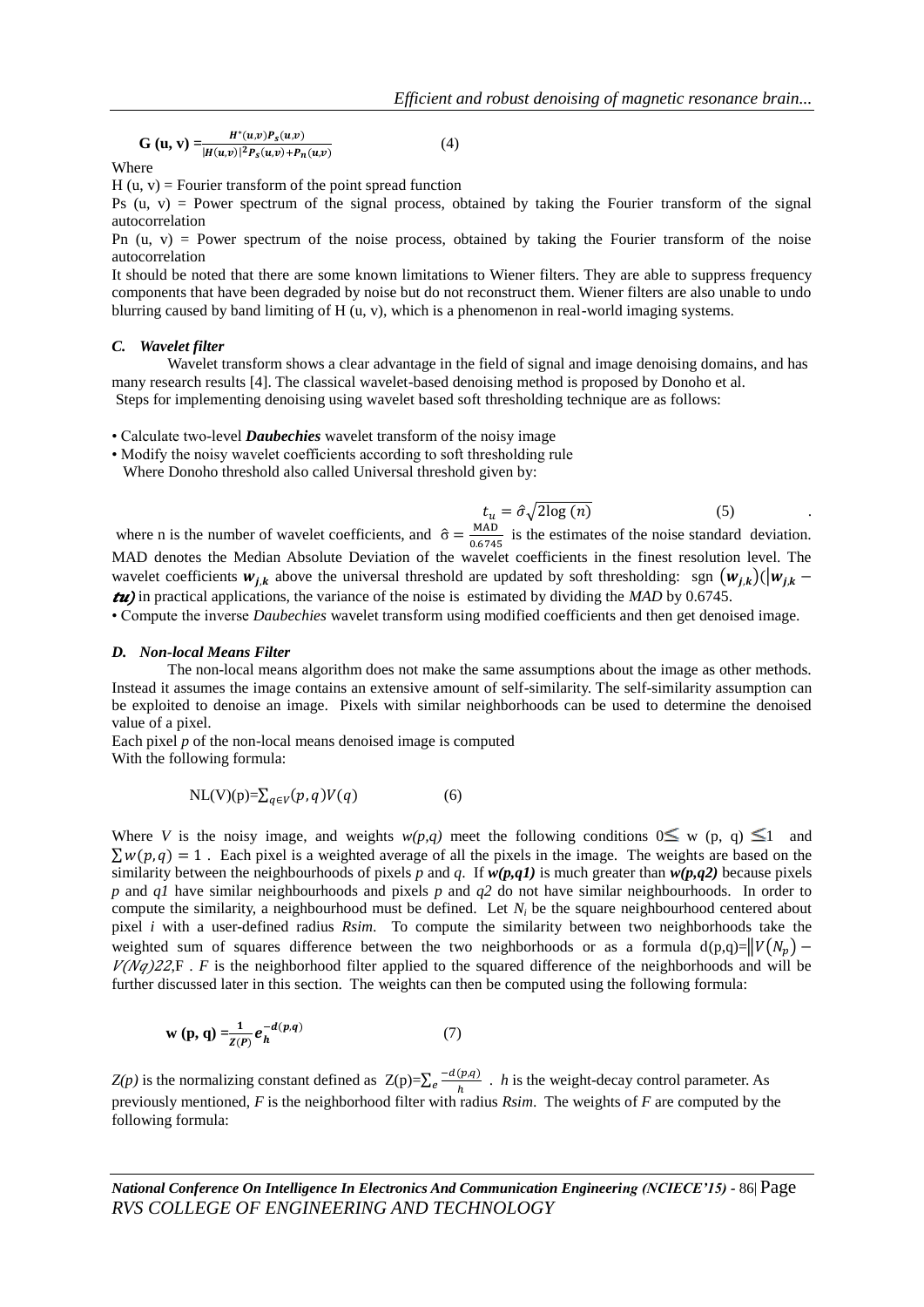$$
\frac{1}{R\sin} \sum_{i=m}^{R\sin 1} / (2 \times i + 1)^2 \tag{8}
$$

Where *m* is the distance the weight is from the center of the filter. The filter gives more weight to pixels near the center of the neighborhood, and less weight to pixels near the edge of the neighborhood. The center weight of *F* has the same weight as the pixels with a distance of one [6]. Despite the filter's unique shape, the weights of filter *F* do sum up to one.

### *E. Wavelet Domain Wiener Filtering*

In the filter we assume that the wavelet coefficients are conditionally independent Gaussian random variables. The noise is also modelled as stationary independent zero-mean Gaussian variable. Let us consider an image corrupted by a zero-mean Gaussian noise.

When using the *Daubechies* wavelet transform the steps for implementing denoising using the Wiener filter technique is as follows  $\{q_{i,j}\}\$ is computed by convolving  $\{y^2_{i,j}\}\$ is the kernel of size 9.

The wiener filter is then applied using the formula

$$
\widehat{S} = \frac{max(q_{i,j} - \sigma^2 n^0)}{q_{i,j}} y_{i,j} = \widehat{a}_{i,j} y_{i,j}
$$
(9)

Then apply inverse Daubechies wavelet transform.

#### *F. Proposed Wavelet Domain Nonlocal Means Filter*

- 1. Perform wavelet transform to the noisy image; apply non local means filtering for the wavelet domain.
- 2. Exploit the excellent localization property of the wavelet transform as demonstrated in the conventional wavelet domain denoising, while keeping the main coefficients and its neighbors (structures) which might have been shrank in the conventional wavelet denoising.
- 3. By averaging structures similar as the current significant coefficient and its neighbors by the nonlocal means filtering, the structures are kept while the noisy coefficients are averaged out. Thus it is expected that the ringing artifacts would be alleviated compared to the conventional wavelet denoising while keeping the structures very well like the spatial domain nonlocal means filter.
- 4. Select adaptive bandwidth using the following equation

$$
h_0 = \left(\frac{4\hat{\sigma}^5}{3N}\right)^{1/5} \ge 1.06\hat{\sigma}N^{-1/5} \tag{10}
$$

 Where N-no of sample data *σ-* Standard deviation

- 5. Adaptively regulate the bandwidth in each sub band according to the relationship,  $h = kho$ , where  $k$  is a scaling factor and ho is the optimal band width
- 6. Finally then all the resultant coefficient is reconstructed by applying inverse wavelet transform which results in denoised image.

# **IV. RESULTS AND DISCUSSION**

#### *A. Visual Quality Comparison*

The experiments were conducted on two MRI datasets such as T1 weighted, T2 weighted MRI images, which are corrupted with additive white Gaussian noise in the clinical data sets, the images are acquired using Siemens Magnetom Avanto 1.5TScanner.

- T2 weighted MR brain image with  $TR = 4000$ ms,  $TE = 114$  ms, 5mm thick and 590×612 resolution.
- T1 weighted MR brain image with TR =  $694 \text{ms}$ , TE = 12 ms, 5mmThick and  $630 \times 645$  resolution.

*National Conference On Intelligence In Electronics And Communication Engineering (NCIECE'15) -* 87| Page *RVS COLLEGE OF ENGINEERING AND TECHNOLOGY*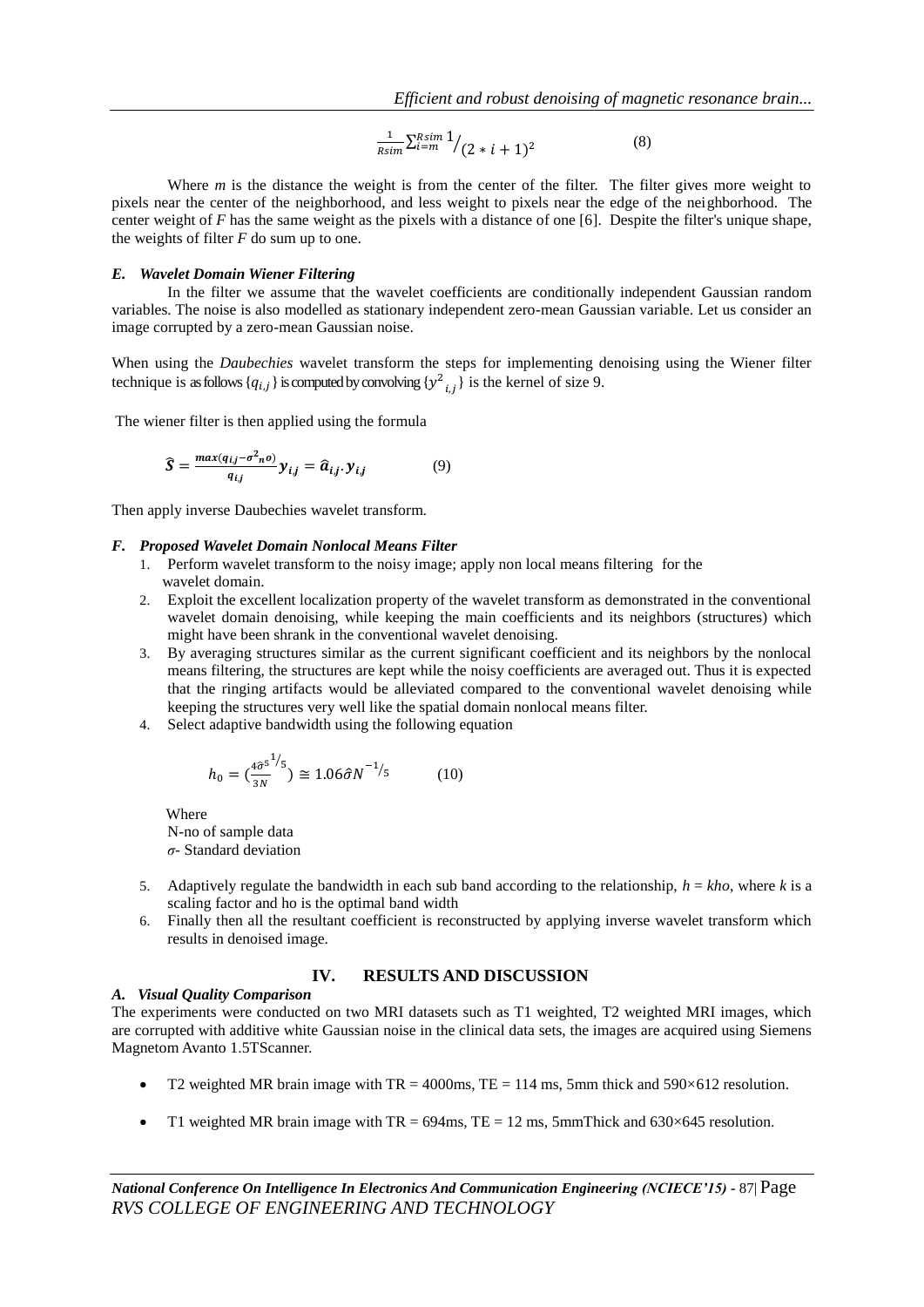T1 weighted and T2 weighted brain MRI corrupted by additive white Gaussian noise and after denoising schemes are respectively shown in figures 1-8. These figures are provided the visual comparison of the results. From the results the wavelet based NLM filter perform better while compared with median ,wiener, wavelet, wavelet based wiener and NLM filter.



FIG 1-8 Filtered MRI brain images by adding additive white Gaussian noise with Noise ( $\sigma$ ) =10

# *B. Quantitative Comparison*

The quantitative performances for filters are compared in terms of PSNR, SNR, and MSE. The quantitative performances in terms of PSNR, SNR and MSE for the various denoising algorithms are given in Table 1. From these results, as the noise level increases, significant change in the performance of the denoising results can be observed. Higher the value of PSNR and higher the value of SNR, lower the value of MSE shows that the wavelet based nlm filter perform superior than the other denoising methods.

| <b>Denoising schemes</b>             | Noise( $\sigma$ )=10 |            |            | Noise( $\sigma$ )=20 |            |            |
|--------------------------------------|----------------------|------------|------------|----------------------|------------|------------|
|                                      | <b>PSNR</b>          | <b>SNR</b> | <b>MSE</b> | <b>PSNR</b>          | <b>SNR</b> | <b>MSE</b> |
| Median Filter                        | 11.47                | 7.5348     | 852.14     | 11.10                | 6.74       | 875.11     |
| Wiener Filter                        | 20.07                | 10.60      | 639.93     | 19.64                | 10.17      | 706.13     |
| Wavelet filter                       | 25.64                | 12.81      | 0.4534     | 23.61                | 11.61      | 0.5448     |
| Wavelet based wiener                 | 27.14                | 13.81      | 0.1534     | 25.16                | 12.61      | 0.1748     |
| Non local means<br>Filter            | 29.87                | 18.92      | 0.1120     | 26.7                 | 15.5       | 0.0987     |
| Proposed Wavelet Based NLM<br>Filter | 35.15                | 20.4929    | 0.0035     | 34.59                | 19.89      | 0.0056     |

## **TABLE I**



Chart-1: Analysis of PSNR and SNR values of various filter by adding additive white Gaussian noise of variance 10 and 20 .

*National Conference On Intelligence In Electronics And Communication Engineering (NCIECE'15) -* 88| Page *RVS COLLEGE OF ENGINEERING AND TECHNOLOGY*